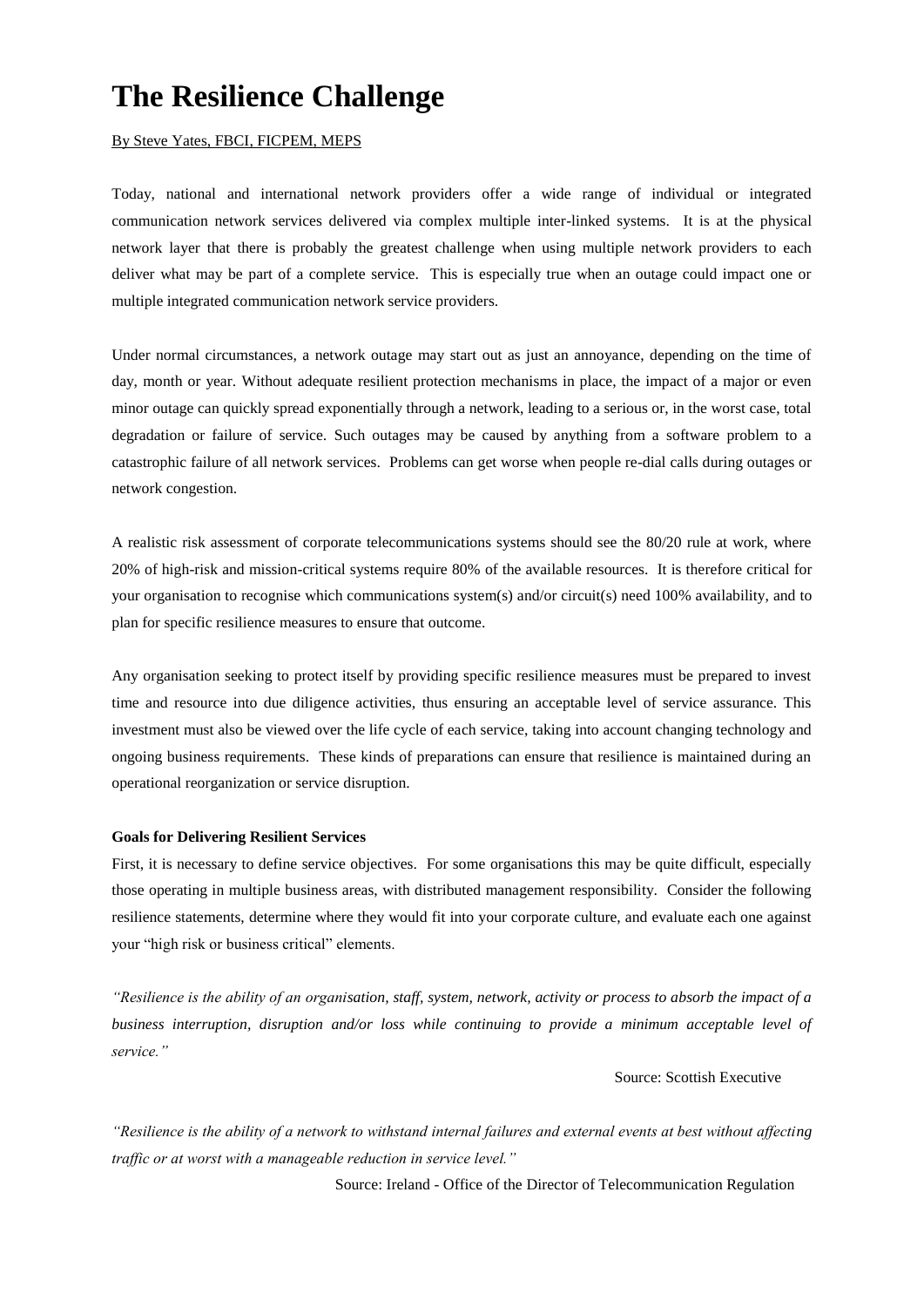Although both descriptions may seem acceptable, note that unless your organisation is prepared to separate and duplicate all network service and technology elements, both internally and externally, across multiple sites; then at some time there will be a service outage. It is inevitable. The challenge is therefore to ensure that your organisation is able:

*"To resist and tolerate failure, and recover critical communication elements within a business acceptable timescale by planning and design."*

Source: Survive! The Business Continuity Group - Communications Special Interest Group

Whichever description best meets the needs of your organisation, you must be able to manage the changing "business" environment throughout the life cycle of the resilient service. We must therefore view this subject matter inside as well as out, reminding ourselves that:

*"Change is everywhere today. Major change is occurring in almost every aspect of people's personal and work lives. That change is not just technological. Change has affected how people interact with each other. It has affected the policies and regulations that guide their work. Many industries have experienced structural changes that are now impacting how business is done. There are many value and ethical questions that these changes are creating. In the midst of all this change, many people are asking themselves, "What are we to do?" They often feel overwhelmed because they feel that what they always depended upon to be true, no longer is."* Source: Sharon M Danes, Ph.D., University of Minnesota

When technology that supports the "services behind the services" decides to fail, you can expect to be overwhelmed. So when considering a resilient service you should begin by establishing a partnership with your network provider.

### **Building a Resilient Network**

As with most complex issues, the KISS rule would seem the best way to move forward. Therefore, one approach for building a resilient network infrastructure involves following the 7 R's:

- 1. **Review** Identify risks to communication networks. Audit the network by establishing a Resilience Program Team, comprised of relevant experts, and using schematics of network routing/cabling and system connectivity; provision, maintenance and service level agreements (SLAs); change management, contingency and emergency procedures;
- 2. **Risk** Determine an acceptable level of risk by conducting a risk analysis of physical and logical network components, especially internal and external, high-risk and mission-critical systems;
- 3. **Redundancy** Determine which critical communication elements need full redundancy by conducting a business impact (what if) analysis, reviewing both internal and external information regarding network design, the network provider, and the network and system-level resources needed for redundancy;
- 4. **Resiliency** Determine what resilient means, and its value to the organisation; determine the cost for a truly resilient solution; perform a business case analysis;
- 5. **Recoverability** Determine how quickly mission-critical infrastructure elements must be recovered; do the same for non-critical communications assets; develop contingency plans for those assets where no resiliency can be provided; once recovery time frames have been identified, establish service level